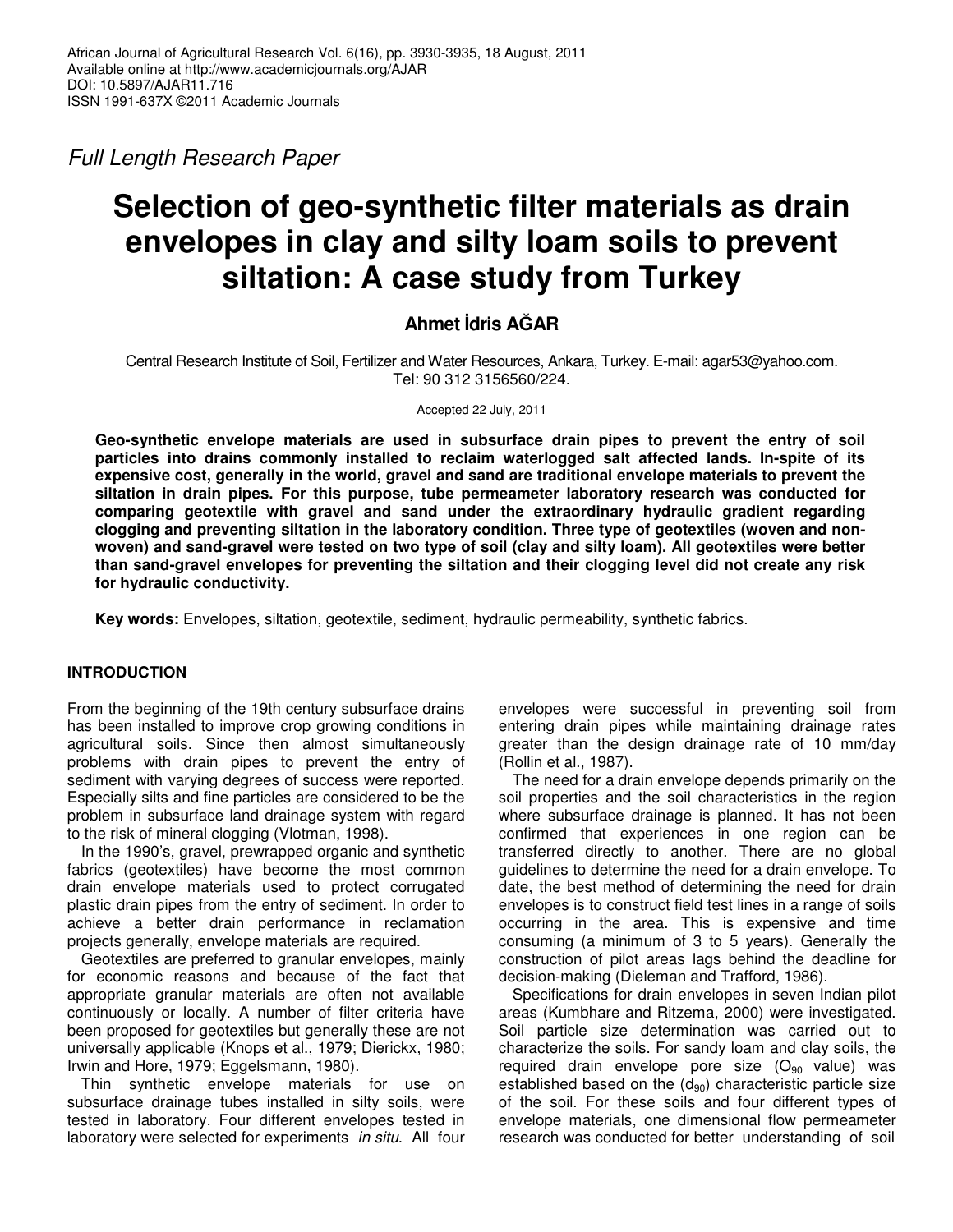| Soil sample | Soil texture |                            |                         |           |                 |       | <b>Volume</b>                        |           |                              | <b>Hydraulic permeability</b>   |                        |
|-------------|--------------|----------------------------|-------------------------|-----------|-----------------|-------|--------------------------------------|-----------|------------------------------|---------------------------------|------------------------|
|             | Clay $(\%)$  |                            | Silt (%)<br>Sand $(\%)$ |           |                 |       | Weight (g $cm^{-3}$ )                |           |                              | $(mm \, \text{day}^{\text{-}})$ | $(m \text{ day}^{-1})$ |
| Carsamba    | 8.41         |                            | 50.96                   | 40.63     |                 | Sil   | 1.20                                 |           |                              | 172.80                          | 0.17280                |
| Saraykoy    | 52.30        |                            | 38.80                   | 8.90      |                 | С     | 1.34                                 |           |                              | 29.98                           | 0.02998                |
|             |              |                            | Cations (meg I          |           |                 |       | Anions (meq $\mathbf{I}^{\text{-}1}$ |           |                              |                                 |                        |
|             | рH           | $EC$ (dS m <sup>-1</sup> ) | $Ca++$                  | $Ma^{++}$ | Na <sup>+</sup> | $K^+$ | HCO <sub>3</sub>                     | <b>CI</b> | SO <sup>z</sup> <sub>4</sub> | <b>CEC</b> (meg/100g)           | <b>ESP</b>             |
| Carsamba    | 8.17         | 0.45                       | 2.29                    | .59       | 0.75            | 0.04  | .38                                  | 1.25      | 1.79                         | 29.37                           | 3.00                   |
| Saraykoy    | 7.86         | 0.53                       | 2.75                    | 0.56      | 2.26            | 0.16  | 3.29                                 | 1.05      | 1.04                         | 35.09                           | 4.18                   |

**Table 1.** Some chemicals and physical properties of the soils used in the experiment.

SO<sup>-</sup><sub>4</sub> - Found by calculation; \* in saturation extract.

particle retention and hydraulic functioning of synthetic envelopes. In this paper, the need for drain envelopes, their selection and design criteria for five regions in India are discussed. Permeameter research reveals that soil particle retention and hydraulic functioning considerably depend on the drain envelopes used. It was observed that clogging risk of drain pipes without envelope in clay soil containing more than 40% clay and sodium absorption ratio (SAR) up to 8.0 was negligible. Therefore, subsurface drainage system installations in such type of soils do not require envelope material. In sandy loam soil the drain pipe without envelope was susceptible to clogging and needs envelope material. The study showed that the tested enveloping materials whose  $O_{90}$  values (300 µm) can be safely used for sandy loam soils.

Laboratory studies on drain envelope materials were carried out to investigate disappointing drainage performance in calcareous (sandy loam and loamy sand) soils. Results showed that the entrance resistance of the laterals without envelope is less than that with envelope materials. This is attributed to the ratio of  $O_{90}$ : $d_{90}$  being less than 1, leading to clogging. However, even the laterals without envelope materials have a trend of increasing entrance resistance, and need envelopes to decrease the entrance resistance. The paper indicates that the envelopes used should be made with materials where the  $O_{90}$ : $d_{90}$  ratio is greater than one (Omara et al., 2000).

Vlotman et al. (1999) reported that the decision should be made on the basis of laboratory tests in order to select the most suitable drain-pipe envelope material. During the second half of the 20th century, numerous land drainage systems using new materials for the drain channels that often function inadequately due to biochemical and mechanical clogging were developed. The design of drainpipes and envelope materials used for these land drainage systems was based on both theoretical and experimental investigations. Theoretical investigations are associated with field data on the performance of drainage materials. A thorough knowledge, not only of the flow conditions, but also of the physical soil properties in the vicinity of the drains is imperative for a correct interpretation of field data (Stuyt and Diericx, 2006).

A drain envelope, or "sock," is a material placed around a drain pipe to provide either hydraulic function*,* which facilitates flow into the drain, or barrier function, which prevents certain sized soil particles from entering the drain. Drain envelopes are not filters. Filters become clogged over time; drain envelopes do not. Many types of envelope material exist, from thick gravel and organic fiber to thin geotextiles. The useful life of a synthetic drain envelope is quite long, provided it is not left in the sun for a long time and exposed to too much ultraviolet radiation. Fine-textured soils with a clay content of 25 to 30% are generally considered stable, so they don't need drain envelopes. A geotextile sock is recommended for coarsetextured soils free of silt and clay. These soils are considered unstable even if undisturbed, so that particles may wash into pipes. The need for an envelope in intermediate soils (clay contents less than 25 to 30%) is best left to a professional contractor or soil and water engineer because soil movement is more difficult to predict (Wright and Sands, 2008).

For this reason an experiment was conducted to find out the degree of the risk of being clogged in different geotextiles which were chosen with regard to granulation in drain depth.

#### **MATERIALS AND METHODS**

In these experiments two types of plain soils were used. The one was from Carsamba and the other was from Saraykoy. They were taken from the depth of drain pipe, and used as experimental materials. Some chemical and physical properties of the soils were given in Table 1. According to Table 1 Carsamba soil is silty loam and Saraykoy is clay. Both of them were free of any salinity or a sodium alkalinity. Tests carried out for each envelope material and soil combination are of three replications and, the averages of the replicated test results were used for evaluation.

Three geotextiles were used for drain pipes. They were selected according to soil particle-size curves, and pore opening sizes of the geotextile were 0.210 mm. One of them was non-woven (Amaco) and the other two were woven type synthetic fabrics (Typar and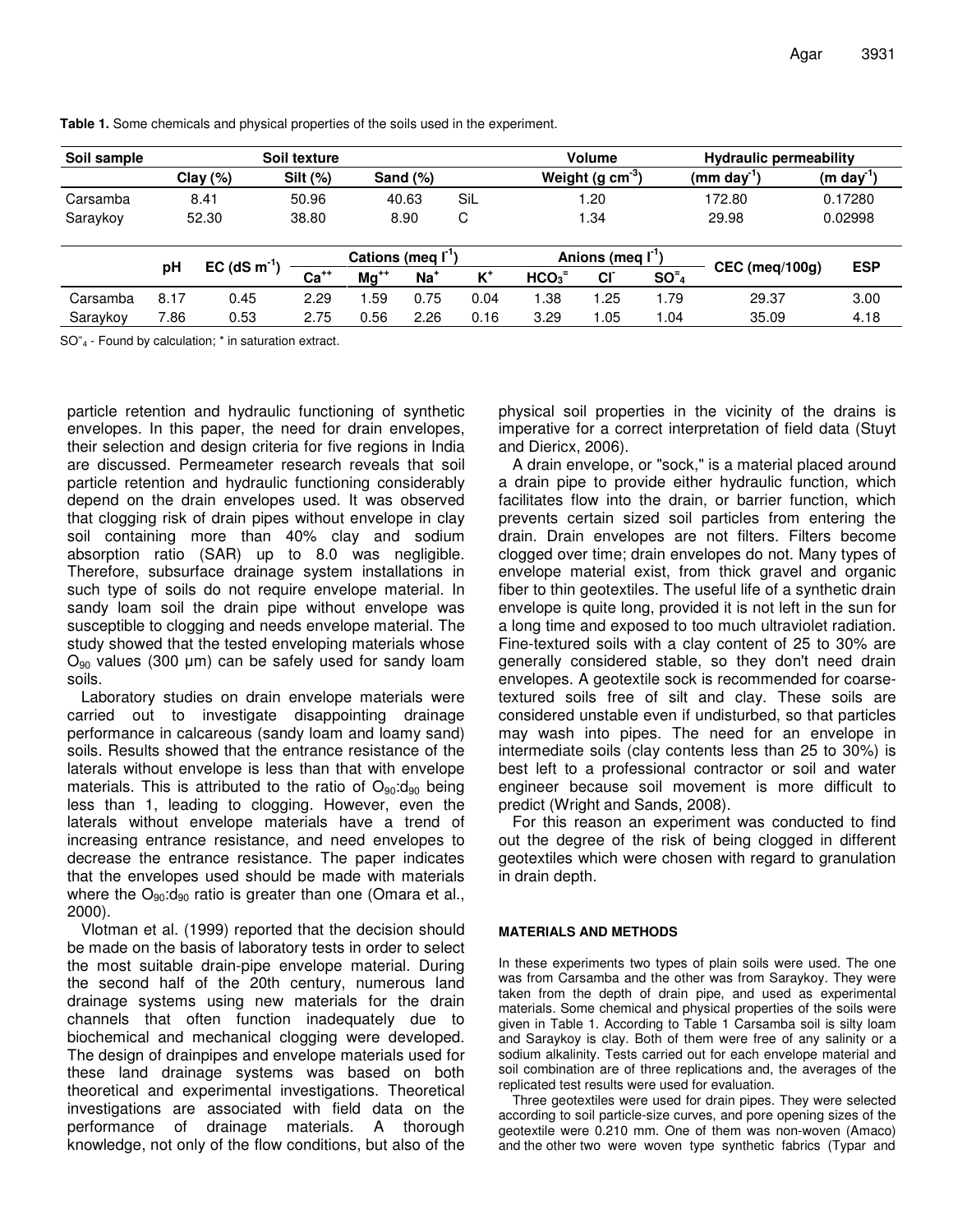

**Figure 1.** Carsamba soil and granular (sand-gravel) drain envelope.



**Figure 2.** Saraykoy soil and granular (sand-gravel) drain envelope.

Vatex). Terzaghi's envelope criteria were taken into consideration to prepare well graded sand-gravel mixture as an envelope for Carsamba and Saraykoy soils (Figures 1 and 2) (Dielman et al., 1986).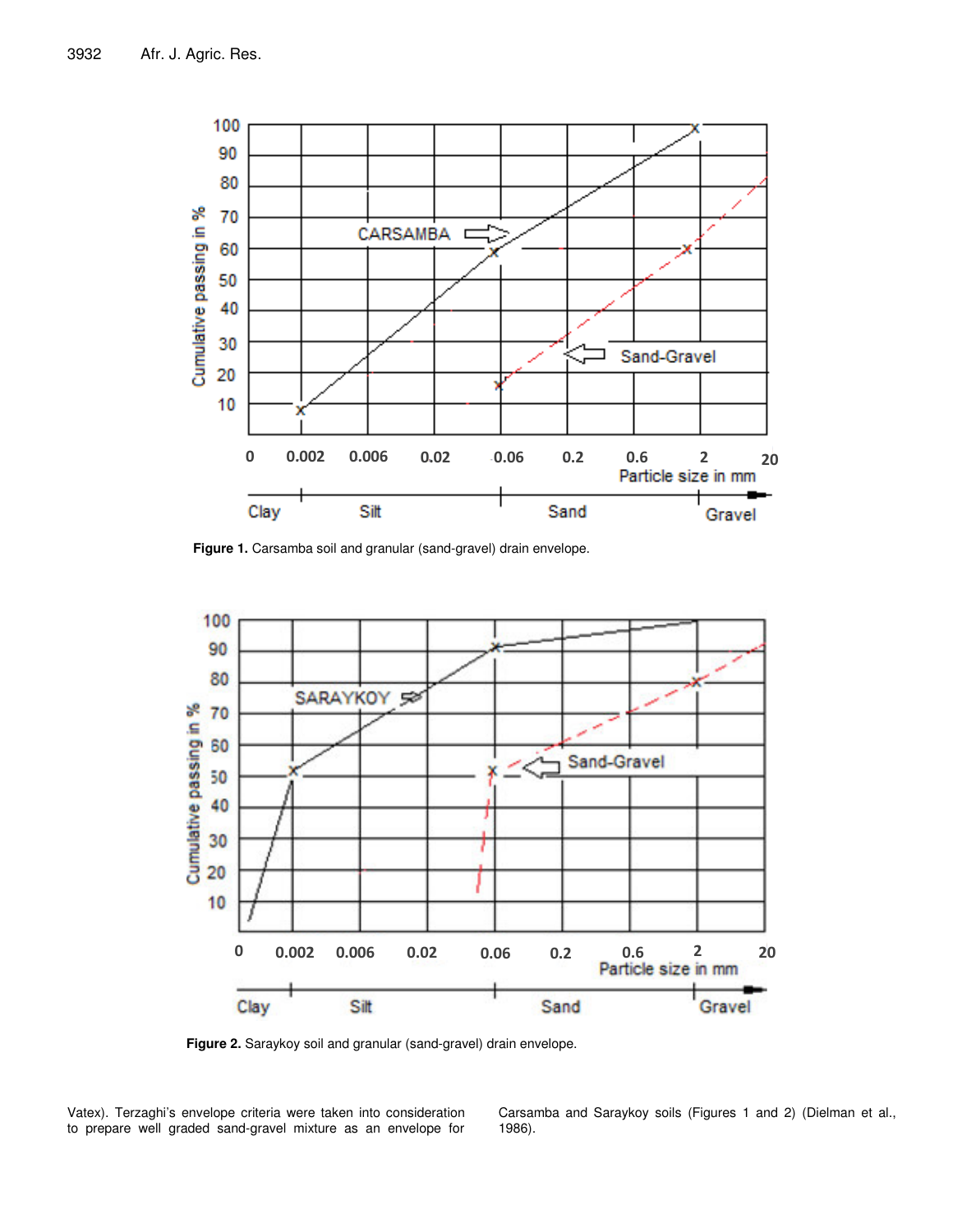

**Figure 3.** Diagram of vertical flow permeameter.

## **RESULTS AND DISCUSSION**

This filtration performance tests were conducted to estimate the retention of soil particles on thin synthetic envelope materials under specific hydraulic gradients. The most unfavorable situation occurring along a subsurface drainage system was simulated by selecting conditions that exist in front of the slots of the drainage tubes installed in saturated soils (Figure 3) (Rolin et al., 1987). Since water must enter the tubes through slots that represent only about 1% of the total area of the tube, The value of hydraulic gradient was 20, and this value were used in all tests. Installation of drainage system in wet condition can be regarded as an unfavorable condition since the disturbed soil around the drains can easily be carried by water. To enable this condition prior to the filtration test the soil samples were saturated according to their bulk volume, 50% water and 50% soil. The filtration time and the shape of curve enable us to understand the formation of stabilization and siltation performance of the envelope materials:

According to Darcy's law (Richards 1954):

Permeability = 
$$
\frac{q h}{a s (h+L)}
$$

Permeability (cm  $h^{-1}$ )  $h =$  height of soil (cm)  $l = height of water level (cm)$  $q =$  total amount of water which passed through system  $\sim$ <sup>3</sup>)  $\mathsf{a}$  = tube cross section area (cm<sup>2</sup>)

 $s = time(h)$ 

All soil-envelope combinations tests were carried out until a fixed point permeability value was attained. Test durations varied among themselves. Durations were different for sand-gravels (240 and 420 h) and synthetic envelopes (10 and 20 h).

Initial permeability values in sand-gravel envelopes were found to be 60% higher in comparison with those of geotextiles. At the beginning, in geotextiles, the permeability values continued to increase up to a peak point, then, turned down and began to decrease till a fixed value was attained. But in the sand-gravel envelopes,

h.+ I. Hydraulic gradient =

$$
=\frac{n}{h}
$$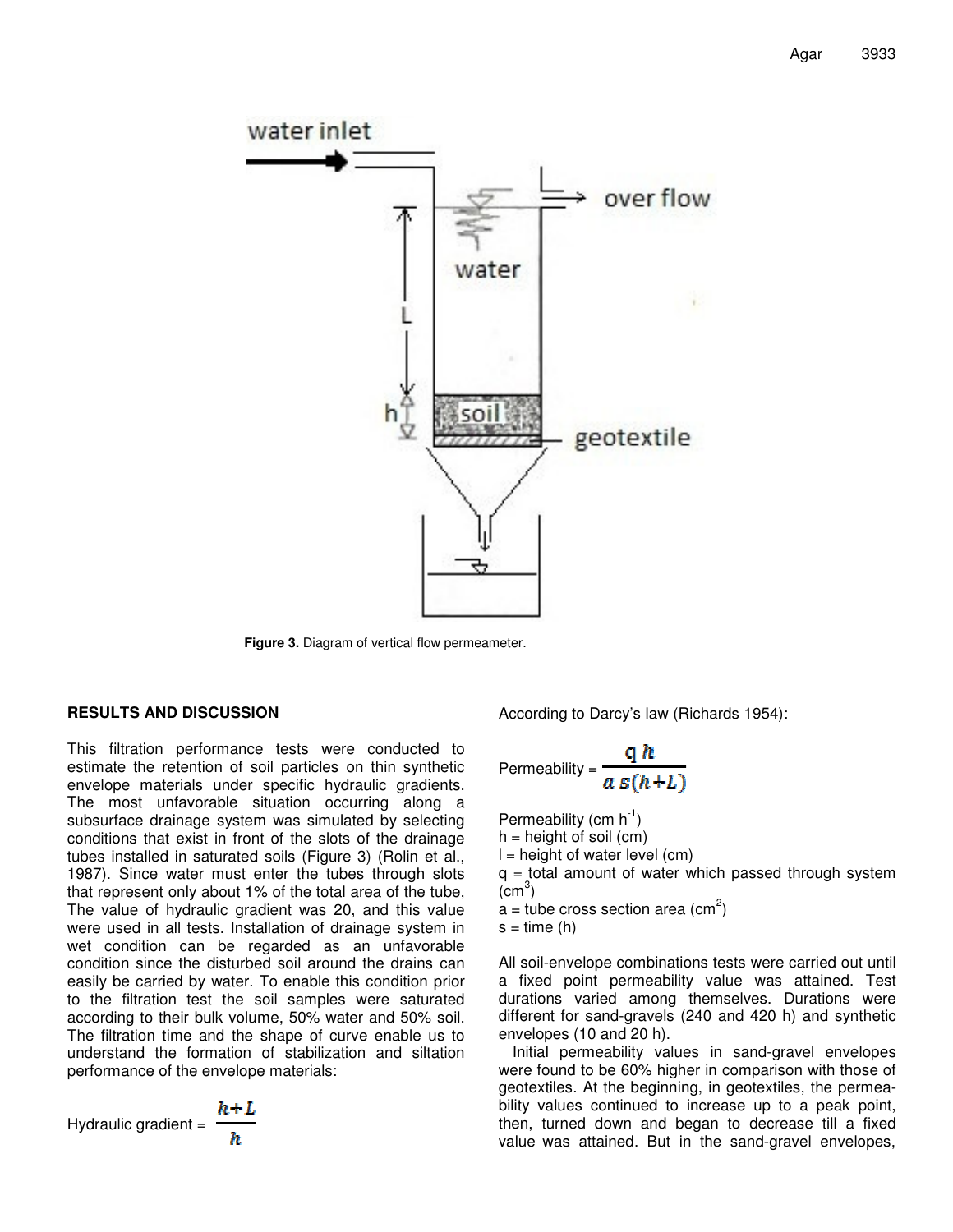

**Figure 4.** Permeability level of soil-envelope compositions.



**Figure 5.** Particles being passed through the tube, the duration of stabilization of soil particles in soil (cake formation).

once the permeability test began the graphic took the shape of decreasing curve and the time spent was observed to be longer than that of synthetic materials.

In periods when higher permeability value was attained, significant amount of particles passed through the tube. Once the filter started to be clogged, permeability value and quantity of siltation began to be declined as well. The permeability curve explained that a low permeability envelope permitted a faster stabilization of the soil by accelerating the cake formation in the soil. Geotextile properties and their small filtration opening size allow the soil in the drain vicinity to remain fairly permeable (Lennoz-Gratin, 1987).

In-spite of the fact that all the drain envelope materials used for Carsamba and Saraykoy soils were theoretically suitable, they showed variations in terms of preventing siltation and meeting the required permeability performance. Result of the experiment revealed that due to their permeability value which is higher than 10 mm/day, geotextiles and sand-gravel envelopes (Figure 4) were found to be suitable materials as an envelope (Rolin et al., 1987). Results also showed that (Figure 5)